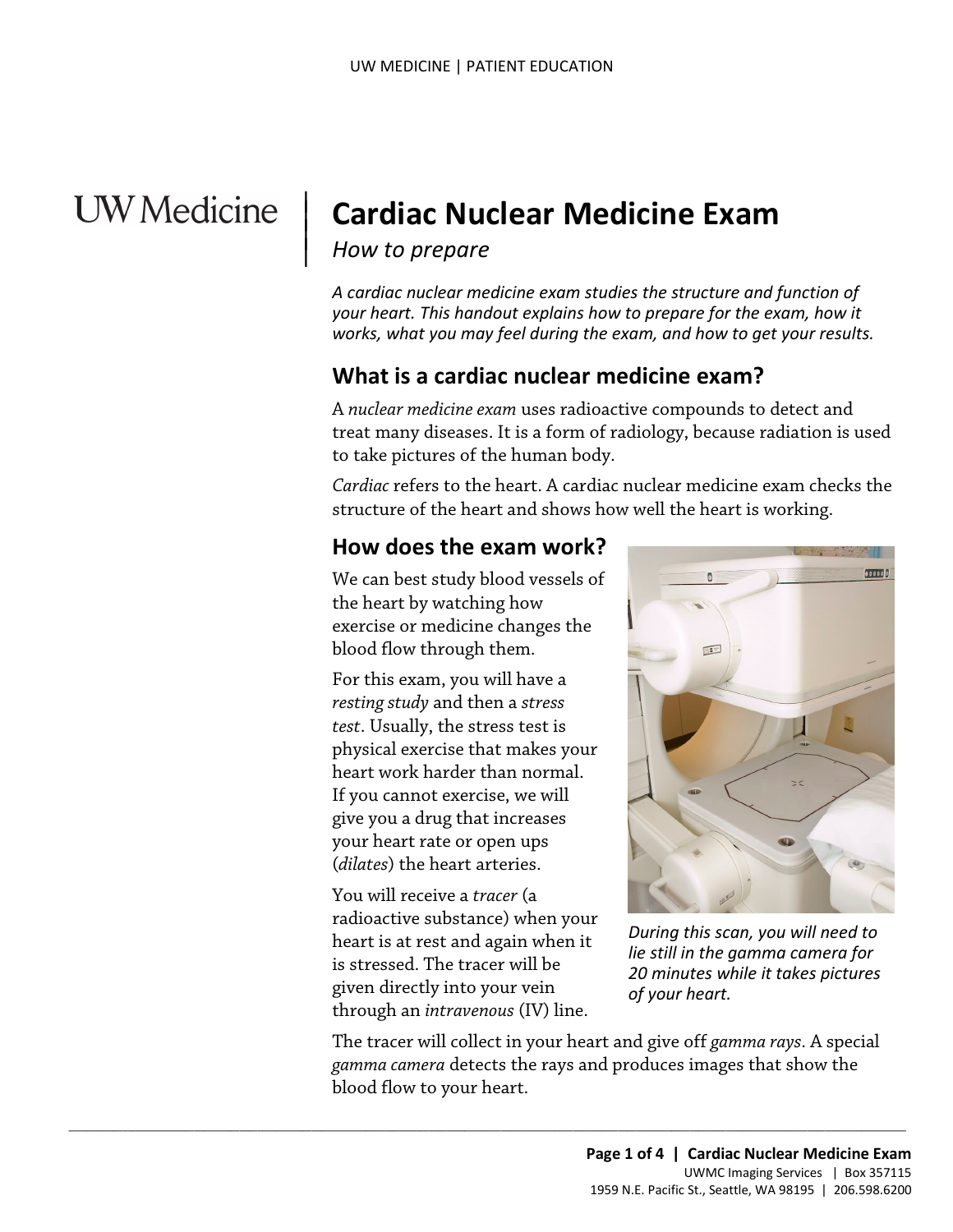#### **How do I prepare?**

- Make sure that your appointment time works well for you. **Plan to arrive on time.**
- you should stop taking any medicines before your exam. Here are • Some medicines can affect your test results. Ask your care provider if some medicines you may need to stop taking on the day of your exam:
	- **Nitrates:** sublingual Imdur, Isomo, Isordil, Isosorbide, Nitrobid, NTG, and NTG patch
	- **Beta blockers:** Atenolol, Carvedilol, Labetalol, Metoprolol, Nadalol, and Propanolol
	- **Medicines with caffeine**, such as Midol and Excedrin
- • Call Nuclear Medicine at 206.598.4240 if you:
	- Have had trouble placing an IV line in your arm in the past.
- Call Nuclear Medicine at 206.598.4240 if you:<br>- Have had trouble placing an IV line in your arm in the past.<br>- Cannot lie flat on your back with your arms extended above you<br>head for 20 minutes.<br>- Have asthma or a chroni – Cannot lie flat on your back with your arms extended above your head for 20 minutes.
	- Have asthma or a chronic lung disease.
	- Have problems with your knees or hips, or keeping your balance.

## **Before Your Exam**

#### *If You Weigh More Than 100 Pounds*

For **12 hours** before your exam:

- Do **not** eat or drink anything that contains caffeine. This includes coffee, tea chocolate, and medicines such as Midol and Excedrine.
- • Do **not** drink decaf products, coffee, tea (even herbal), cocoa, or any kind of soft drink.

#### *If You Weigh Less Than 100 Pounds*

 $\_$  ,  $\_$  ,  $\_$  ,  $\_$  ,  $\_$  ,  $\_$  ,  $\_$  ,  $\_$  ,  $\_$  ,  $\_$  ,  $\_$  ,  $\_$  ,  $\_$  ,  $\_$  ,  $\_$  ,  $\_$  ,  $\_$  ,  $\_$  ,  $\_$  ,  $\_$  ,  $\_$  ,  $\_$  ,  $\_$  ,  $\_$  ,  $\_$  ,  $\_$  ,  $\_$  ,  $\_$  ,  $\_$  ,  $\_$  ,  $\_$  ,  $\_$  ,  $\_$  ,  $\_$  ,  $\_$  ,  $\_$  ,  $\_$  ,

For **24 hours** before your exam:

- Do **not** eat or drink anything that contains caffeine. This includes coffee, tea chocolate, and medicines such as Midol and Excedrine.
- Do **not** drink decaf products, coffee, tea (even herbal tea), cocoa, or any kind of soft drink.

#### *For All Patients*

• **For 6 hours** before your exam, do **not** eat or drink anything but water.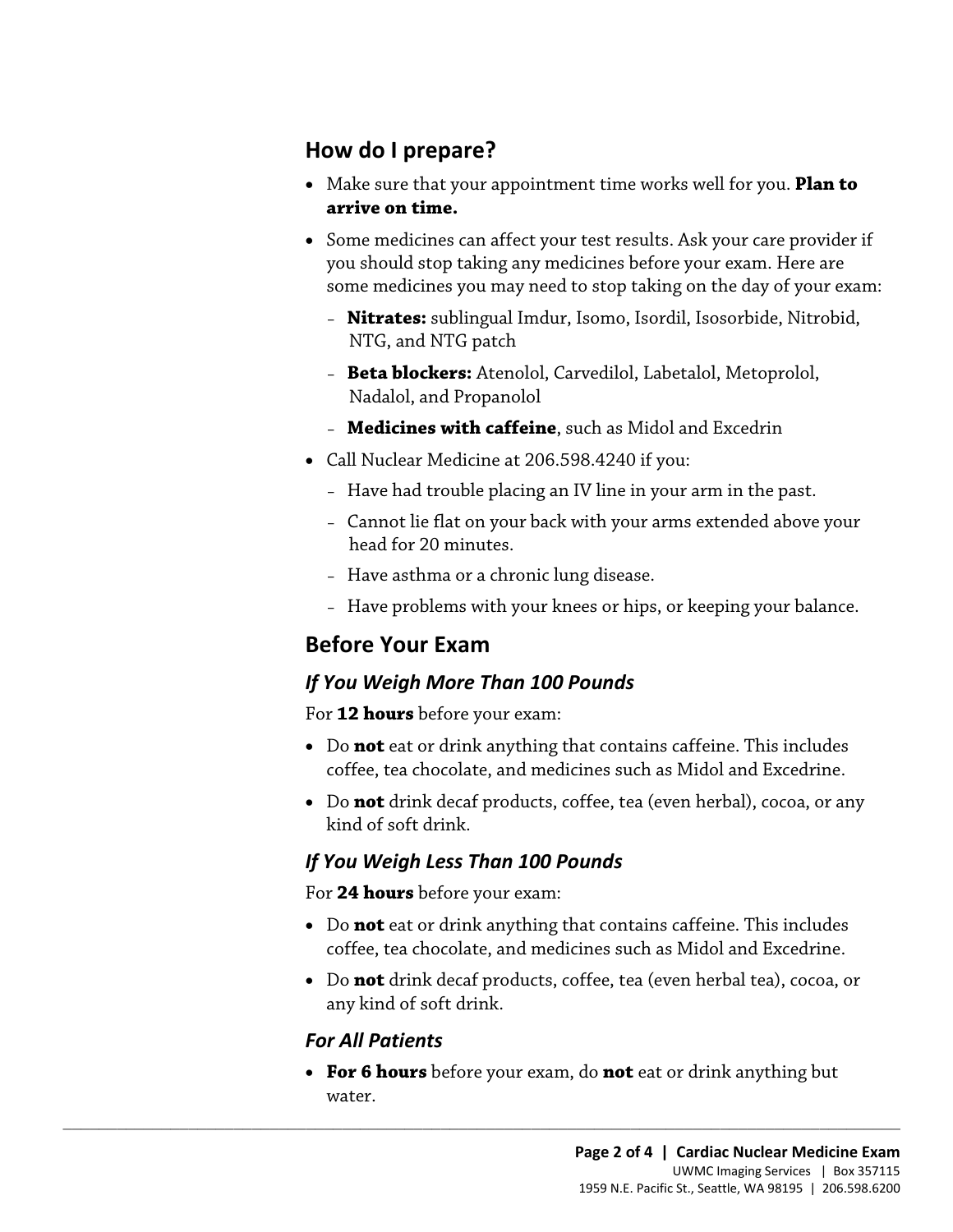- For **at least 4 hours** before your exam:
	- Do **not** smoke cigarettes, marijuana, or cigars. Do **not** chew tobacco.
	- Do **not** use electronic cigarettes, vaping products, or any form of nicotine.
	- Do **not** drink alcohol or use any recreational drugs.

#### **Day of Your Exam**

- Do **not** apply any creams, lotion, or powder to your chest area.
- Wear athletic shoes and loose-fitting clothes.
- Please arrive on time. If you are more than 15 minutes late, we may need to reschedule your exam.
- Plan to be in the Nuclear Medicine Department for about 3 hours.

#### **How is the exam done?**

- First, an IV line will be placed in your arm. A small amount of the tracer will be injected. It should not make you feel any different.
- Plan to be in the Nuclear Medicine Department for about 3 hours.<br> **How is the exam done?**<br>
First, an IV line will be placed in your arm. A small amount of the tracer will be injected. It should not make you feel any di • You will be asked to lie on your back with your arms above your head. You will need to lie very still for about 20 minutes while the gamma camera takes pictures of your heart.
	- After the imaging is done, small patches called *electrodes* will be attached to your chest for the *electrocardiogram* (ECG) stress test. For this part of the exam:
		- breath. The electrodes will monitor the electrical activity of your – You will walk on a treadmill until you are too tired or too short of heart while you walk. We will check your blood pressure often.
			- If you cannot use a treadmill, you will not exercise. We will give you a drug to replace the exercise test.
		- When the blood flow to your heart is at its peak, we will give you a second dose of the tracer. The tracer helps your doctor see if there are areas of your heart that are not getting enough blood during exercise.
		- One minute after you get the second dose of the tracer, you will stop walking. We will ask you to lie on the exam table again for more pictures to be taken.
		- The camera will move slowly in an arc over your chest for about 20 minutes. You **must** lie very still during this part of the exam.

 $\_$  ,  $\_$  ,  $\_$  ,  $\_$  ,  $\_$  ,  $\_$  ,  $\_$  ,  $\_$  ,  $\_$  ,  $\_$  ,  $\_$  ,  $\_$  ,  $\_$  ,  $\_$  ,  $\_$  ,  $\_$  ,  $\_$  ,  $\_$  ,  $\_$  ,  $\_$  ,  $\_$  ,  $\_$  ,  $\_$  ,  $\_$  ,  $\_$  ,  $\_$  ,  $\_$  ,  $\_$  ,  $\_$  ,  $\_$  ,  $\_$  ,  $\_$  ,  $\_$  ,  $\_$  ,  $\_$  ,  $\_$  ,  $\_$  ,